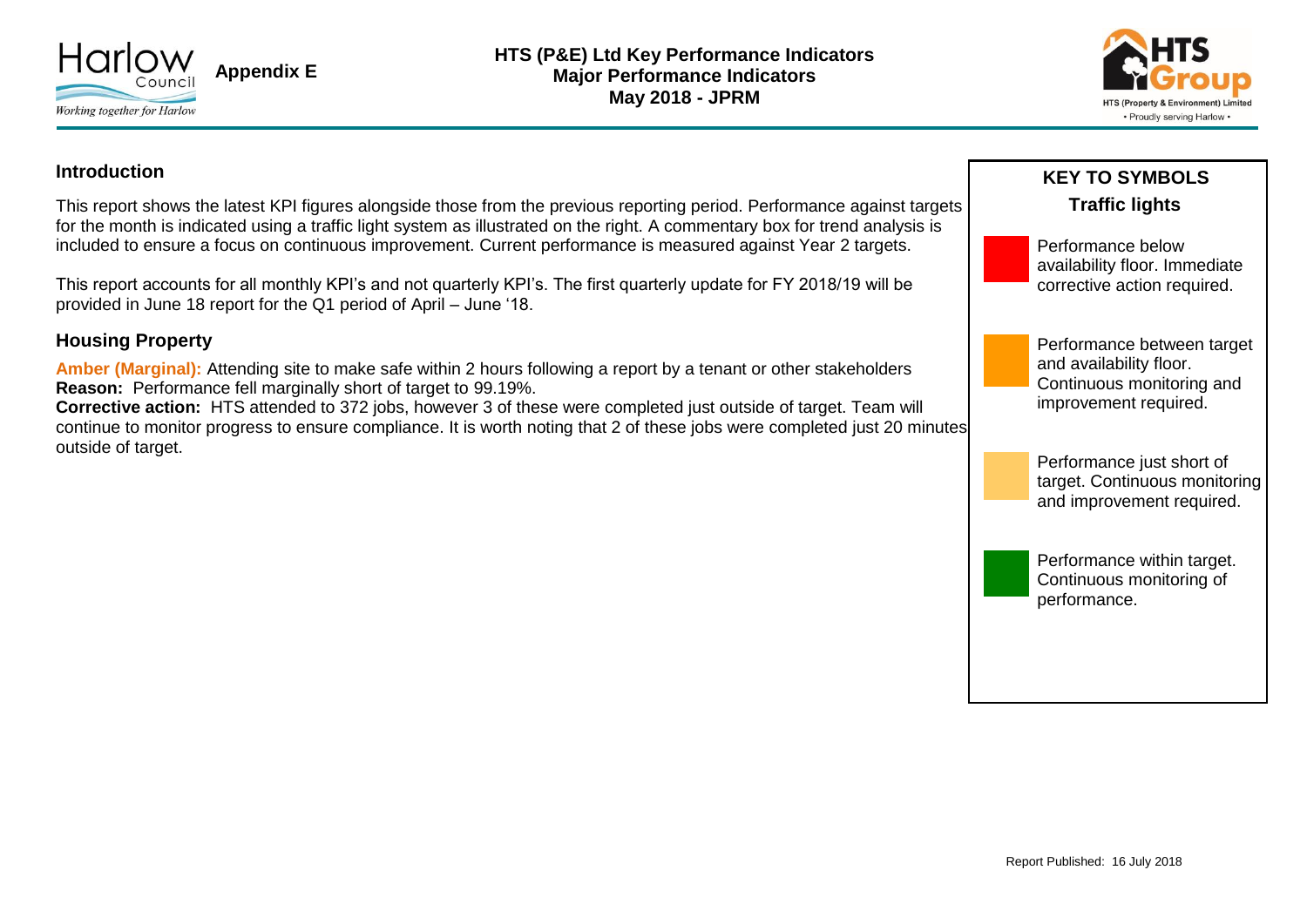



| <b>KPI DESCRIPTION</b>                                                                                                        | <b>REF</b>        | <b>FREQ</b> | <b>YR 2</b><br><b>TARGET</b> | <b>PREVIOUS</b><br><b>KPI</b>   | <b>KPI</b><br><b>FIGURE</b> | <b>TREND COMMENTARY</b>                                                                                 |
|-------------------------------------------------------------------------------------------------------------------------------|-------------------|-------------|------------------------------|---------------------------------|-----------------------------|---------------------------------------------------------------------------------------------------------|
|                                                                                                                               |                   |             |                              | <b>FIGURE</b>                   |                             |                                                                                                         |
| <b>Street Scene (10%)</b>                                                                                                     |                   |             |                              |                                 |                             |                                                                                                         |
| Routine cleaning of streets<br>KBT (NI 195) Litter, to grade A standard (Wave)                                                | 2.1a              | Quarterly   | 2%                           | 11.11%<br><b>Mar 18</b>         | Due in<br>June 18           | $(2018/19 \text{ Q}1)$<br>April '18 - June '18 Quarterly update<br>will be provided in June '18 report. |
| Routine cleaning of streets<br>KBT (NI 195) Detritus, to grade A standard (Wave)                                              | 2.1 <sub>b</sub>  | Quarterly   | 6%                           | 23.99%<br><b>Mar 18</b>         | Due in<br>June 18           | $(2018/19 \text{ Q}1)$<br>April '18 - June '18 Quarterly update<br>will be provided in June '18 report. |
| Average time (in hours) to remove fly tips                                                                                    | 2.4               | Quarterly   | 3.50                         | 1.48<br><b>Mar 18</b>           | Due in<br>June 18           | $(2018/19 \text{ Q}1)$<br>April '18 - June '18 Quarterly update<br>will be provided in June '18 report. |
| The proportion of relevant public land and<br>highways which unacceptable levels of weed are<br>visible - KBT (NI 195)        | 2.6               | Quarterly   | 8%                           | 23.09%<br><b>Mar 18</b>         | Due in<br>June 18           | $(2018/19 \text{ Q}1)$<br>April '18 - June '18 Quarterly update<br>will be provided in June '18 report. |
| Graffiti / Fly posting removal<br>(Non-Offensive / Non-Obscene)                                                               | 2.10a             | Quarterly   | 100%                         | 100%<br><b>Mar 18</b>           | Due in<br>June 18           | $(2018/19 \text{ Q}1)$<br>April '18 - June '18 Quarterly update<br>will be provided in June '18 report. |
| The proportion of relevant public land and<br>highways which unacceptable levels of graffiti are<br>visible - KBT (NI 195)    | 2.10 <sub>b</sub> | Quarterly   | 1%                           | 0.44%<br><b>Mar 18</b>          | Due in<br>June 18           | $(2018/19 \text{ Q}1)$<br>April '18 - June '18 Quarterly update<br>will be provided in June '18 report. |
| The proportion of relevant public land and<br>highways which unacceptable levels of fly-posting<br>are visible - KBT (NI 195) | 2.10c             | Quarterly   | 1%                           | 0.67%<br><b>Mar 18</b>          | Due in<br>June 18           | $(2018/19 \text{ Q}1)$<br>April '18 - June '18 Quarterly update<br>will be provided in June '18 report. |
| Number of breaches of Waste Management<br>License                                                                             | 2.22              | Quarterly   | $\mathbf 0$                  | $\overline{0}$<br><b>Mar 18</b> | Due in<br>June 18           | $(2018/19 \text{ Q}1)$<br>April '18 - June '18 Quarterly update<br>will be provided in June '18 report. |
| <b>Customer Satisfaction with Street Cleaning</b><br>service                                                                  | 2.62              | Quarterly   | 87.50%                       | 88.14%<br><b>Mar 18</b>         | Due in<br>June 18           | $(2018/19 \text{ Q}1)$<br>April '18 - June '18 Quarterly update<br>will be provided in June '18 report. |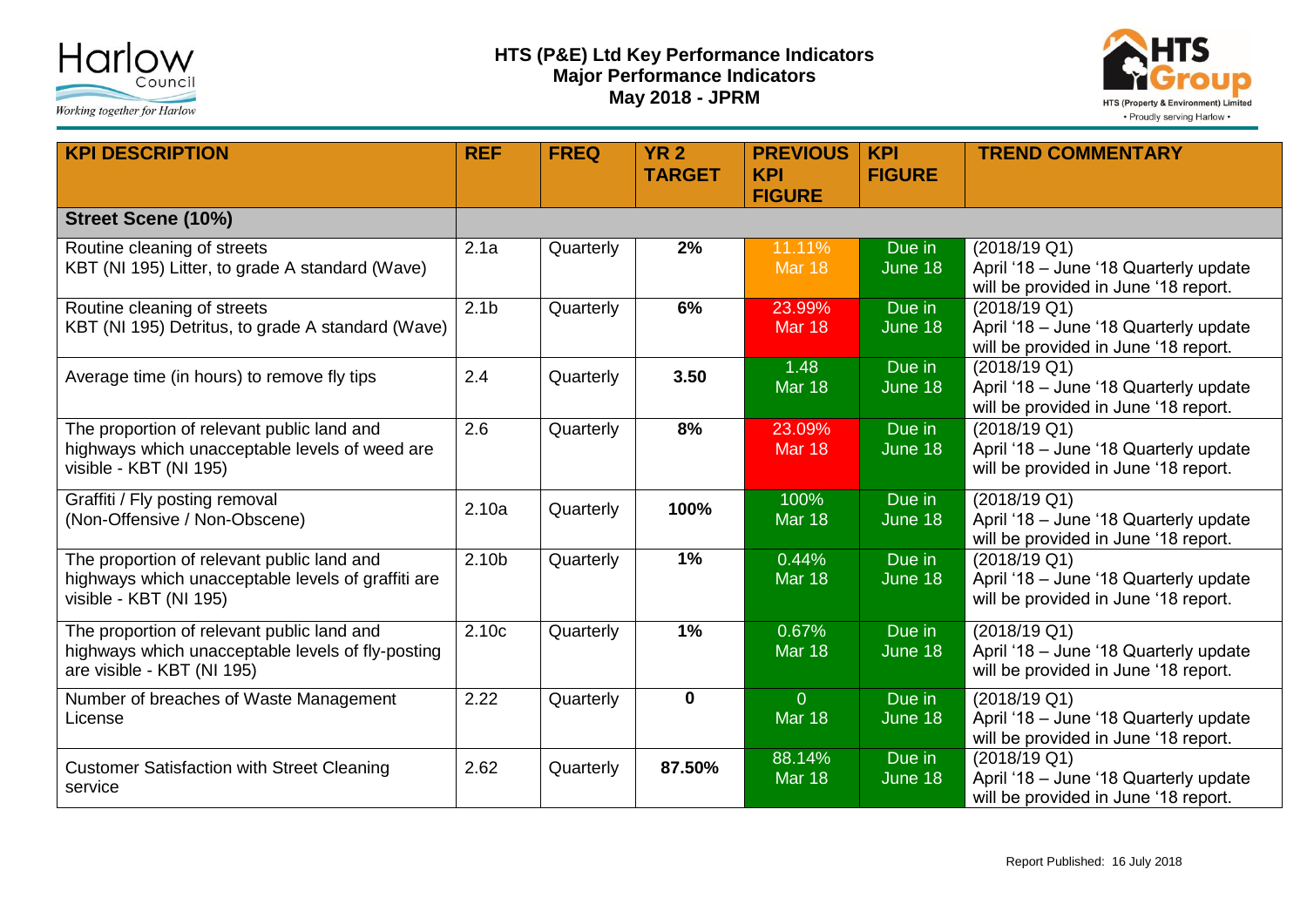



| <b>KPI DESCRIPTION</b>                                                                                                            | <b>REF</b>        | <b>FREQ</b> | <b>YR 2</b><br><b>TARGET</b> | <b>PREVIOUS</b><br><b>KPI</b><br><b>FIGURE</b> | <b>KPI</b><br><b>FIGURE</b> | <b>TREND COMMENTARY</b>                                                                                 |
|-----------------------------------------------------------------------------------------------------------------------------------|-------------------|-------------|------------------------------|------------------------------------------------|-----------------------------|---------------------------------------------------------------------------------------------------------|
| <b>Grounds Maintenance (10%)</b>                                                                                                  |                   |             |                              |                                                |                             |                                                                                                         |
| Compliance with Landscape Maintenance<br>requirements                                                                             | 3.1               | Quarterly   | 93%                          | 96.26%<br><b>Mar 18</b>                        | Due in<br>June 18           | $(2018/19 \text{ Q}1)$<br>April '18 - June '18 Quarterly update<br>will be provided in June '18 report. |
| SSSI (two compartments) to be maintained in<br>accordance with the management plans.                                              | 3.7               | Quarterly   | $\mathbf 0$                  | $\overline{0}$<br><b>Mar 18</b>                | Due in<br>June 18           | $(2018/19 \text{ Q1})$<br>April '18 - June '18 Quarterly update<br>will be provided in June '18 report. |
| Prevention of dangerous trees reported, inspected<br>and made temporarily safe within 24 hours                                    | 3.11a             | Monthly     | 100%                         | 100%<br>Apr 18                                 | 100%<br><b>May 18</b>       | Stable performance.                                                                                     |
| Prevention of dangerous trees reported requiring<br>permanent rectification within 5 working days of<br>the original notification | 3.11 <sub>b</sub> | Monthly     | 100%                         | 100%<br>Apr 18                                 | 100%<br><b>May 18</b>       | Stable performance.                                                                                     |
| Inspection of trees (not dangerous) reported<br>requiring attention/maintenance within 20 working<br>days                         | 3.11c             | Monthly     | 100%                         | 100%<br>Apr 18                                 | 100%<br><b>May 18</b>       | Stable performance.                                                                                     |
| Tree works – work carried out within 80 working<br>days                                                                           | 3.11d             | Quarterly   | 100%                         | 93%<br>Mar 18                                  | Due in<br>June $18$         | $(2018/19 \text{ Q}1)$<br>April '18 - June '18 Quarterly update<br>will be provided in June '18 report. |
| Maintenance of existing playgrounds and hard<br>standing areas.                                                                   | 3.12              | Quarterly   | 99.50%                       | 100%<br><b>Mar 18</b>                          | Due in<br>June 18           | $(2018/19 \text{ Q}1)$<br>April '18 - June '18 Quarterly update<br>will be provided in June '18 report. |
| <b>Customer Satisfaction with Grounds Maintenance</b><br>service.                                                                 | 3.39              | Quarterly   | 87.50%                       | 98.04%<br><b>Mar 18</b>                        | Due in<br>June 18           | $(2018/19 \text{ Q}1)$<br>April '18 - June '18 Quarterly update<br>will be provided in June '18 report. |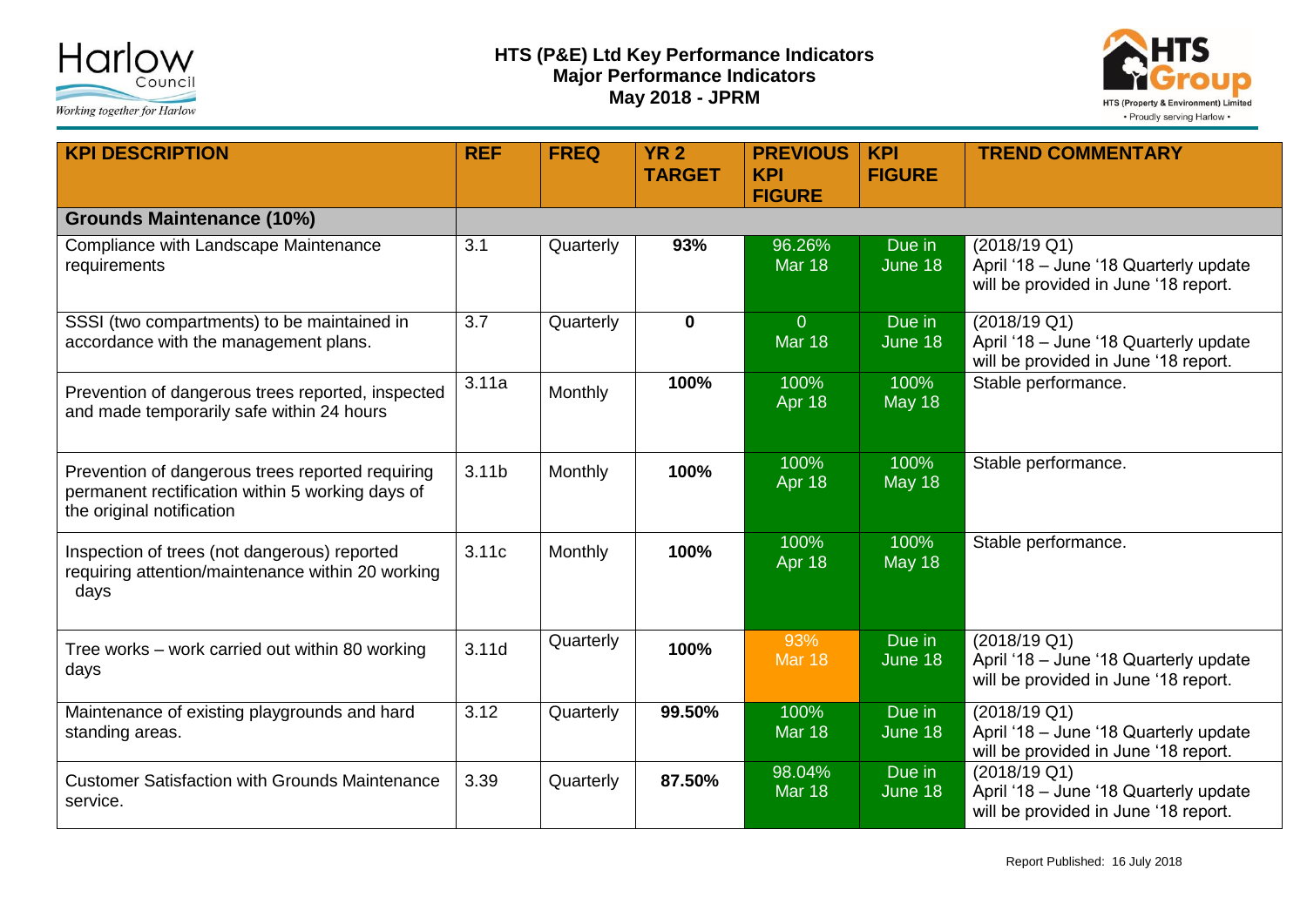



| <b>KPI DESCRIPTION</b>                                                                                | <b>REF</b> | <b>FREQ</b> | <b>YR 2</b><br><b>TARGET</b> | <b>PREVIOUS</b><br><b>KPI</b><br><b>FIGURE</b> | <b>KPI</b><br><b>FIGURE</b> | <b>TREND COMMENTARY</b>                                                                                      |
|-------------------------------------------------------------------------------------------------------|------------|-------------|------------------------------|------------------------------------------------|-----------------------------|--------------------------------------------------------------------------------------------------------------|
| <b>Housing Property (60%)</b>                                                                         |            |             |                              |                                                |                             |                                                                                                              |
| Attending site to make safe within 2 hours<br>following a report by a tenant or other<br>stakeholders | 4.11       | Monthly     | 99.50%                       | 98.79%<br>Apr 18                               | 99.19%<br><b>May 18</b>     | Increased performance.                                                                                       |
| Urgent requests for service<br>(attend within 5 days)                                                 | 4.12       | Monthly     | 99.50%                       | 97.54%<br>Apr 18                               | 99.59%<br><b>May 18</b>     | Increased performance.                                                                                       |
| Standard requests for service<br>(attend within 20 days)                                              | 4.13       | Monthly     | 96%                          | 96.28%<br>Apr 18                               | 99.53%<br><b>May 18</b>     | Increased performance.                                                                                       |
| <b>Mutual Exchanges Safety</b><br>(electrical and gas testing inspections)                            | 4.25       | Monthly     | 100%                         | 100%<br>Apr 18                                 | 100%<br><b>May 18</b>       | Stable performance                                                                                           |
| Gas compliance (annual servicing completed) for<br>landlord and contractor activity combined          | 4.11(i)    | Monthly     | 100%                         | 100%<br>Apr 18                                 | 100%<br><b>May 18</b>       | Stable performance                                                                                           |
| <b>Gas Compliance</b><br>(Contractor Activity only)                                                   | 4.24       | Monthly     | 100%                         | 100%<br>Apr 18                                 | 100%<br><b>May 18</b>       | Stable performance                                                                                           |
| Gas compliance - The number of properties<br>referred for legal action                                | 4.11 (iii) | Monthly     | $\mathbf 0$                  | 13                                             | 18                          | Decreased performance.                                                                                       |
| Appointments Response repairs for which<br>appointments made and kept                                 | 4.15       | Monthly     | 98%                          | 93.24%<br>Apr 18                               | 99.31%<br><b>May 18</b>     | Increased performance.                                                                                       |
| <b>Tenant satisfaction</b><br>(from questionnaires)                                                   | 4.16       | Quarterly   | 95%                          | 95.95%<br>Mar 18                               | Due in<br>June 18           | $(2018/19$ Q <sub>1</sub> )<br>April '18 - June '18 Quarterly update will<br>be provided in June '18 report. |
| <b>Fast Track Void Works</b>                                                                          | 4.20       | Monthly     | 100%                         | 100%<br>Apr 18                                 | 100%<br><b>May 18</b>       | Stable performance                                                                                           |
| <b>Routine Voids Works</b>                                                                            | 4.21       | Monthly     | 100%                         | 100%<br>Apr 18                                 | 100%<br><b>May 18</b>       | Stable performance                                                                                           |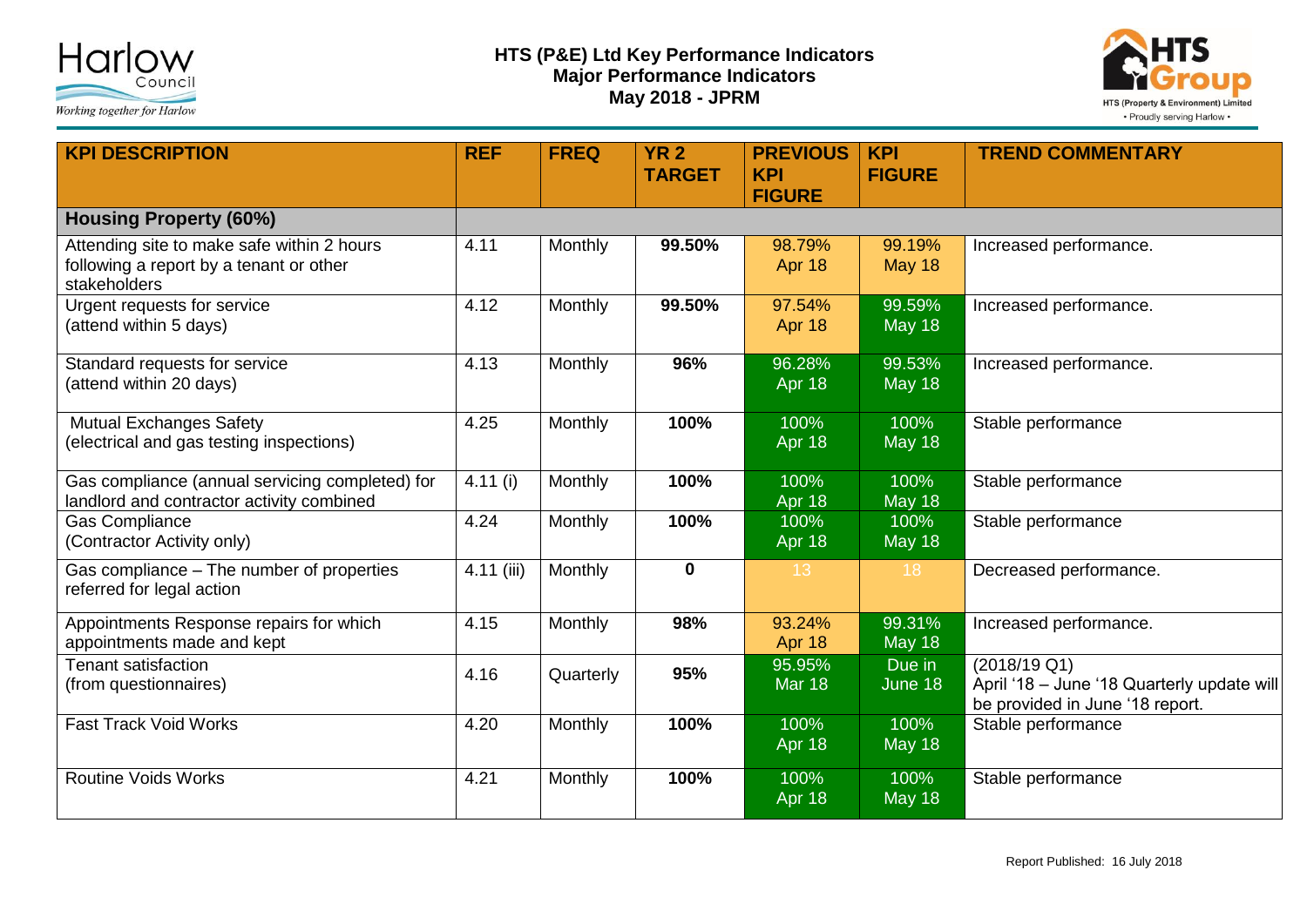



| <b>KPI DESCRIPTION</b>                                                                                                                                                 | <b>REF</b>       | <b>FREQ</b>             | <b>YR 2</b><br><b>TARGET</b> | <b>PREVIOUS</b><br><b>KPI</b><br><b>FIGURE</b> | <b>KPI</b><br><b>FIGURE</b> | <b>TREND COMMENTARY</b>                                                                                 |
|------------------------------------------------------------------------------------------------------------------------------------------------------------------------|------------------|-------------------------|------------------------------|------------------------------------------------|-----------------------------|---------------------------------------------------------------------------------------------------------|
| <b>Non-Housing Property (10%)</b>                                                                                                                                      |                  |                         |                              |                                                |                             |                                                                                                         |
| Attending site to make safe within 2 hours<br>following a report by a Tenant of Commercial<br>property or other stakeholder and issues resolved<br>by next day.        | 5.1              | Quarterly               | 100%                         | 100%<br><b>Mar 18</b>                          | Due in<br>June 18           | $(2018/19 \text{ Q}1)$<br>April '18 - June '18 Quarterly update<br>will be provided in June '18 report. |
| Urgent requests for repair work completed within 5<br>working days) from the report by Tenant of<br>Commercial property or other stakeholder.                          | $\overline{5.2}$ | Quarterly               | 100%                         | 95.83%<br><b>Mar 18</b>                        | Due in<br>June 18           | $(2018/19 \text{ Q}1)$<br>April '18 - June '18 Quarterly update<br>will be provided in June '18 report. |
| Standard requests for repairs and minor<br>adaptations to be carried out within 20 working<br>days of report by Tenant of Commercial property<br>or other stakeholder. | 5.3              | Quarterly               | 95%                          | 100%<br><b>Mar 18</b>                          | Due in<br>June 18           | $(2018/19 \text{ Q}1)$<br>April '18 - June '18 Quarterly update<br>will be provided in June '18 report. |
| Statutory tests for inspections completed prior to<br>due date in accordance with the Council<br>Compliance requirements                                               | 5.4              | Quarterly               | 100%                         | 97.65%<br><b>Mar 18</b>                        | Due in<br>June 18           | $(2018/19 \text{ Q}1)$<br>April '18 - June '18 Quarterly update<br>will be provided in June '18 report. |
| Delivery to and collection from Polling Stations.                                                                                                                      | 5.7              | In month<br>of election | 100%                         | 100%<br>June 16                                | 100%<br>June 17             | Stable performance.                                                                                     |
| <b>Customer Satisfaction with Non-Housing Repairs</b><br>service.                                                                                                      | 5.14             | Quarterly               | 90%                          | 100%<br><b>Mar 18</b>                          | Due in<br>June 18           | $(2018/19 \text{ Q}1)$<br>April '18 - June '18 Quarterly update<br>will be provided in June '18 report. |